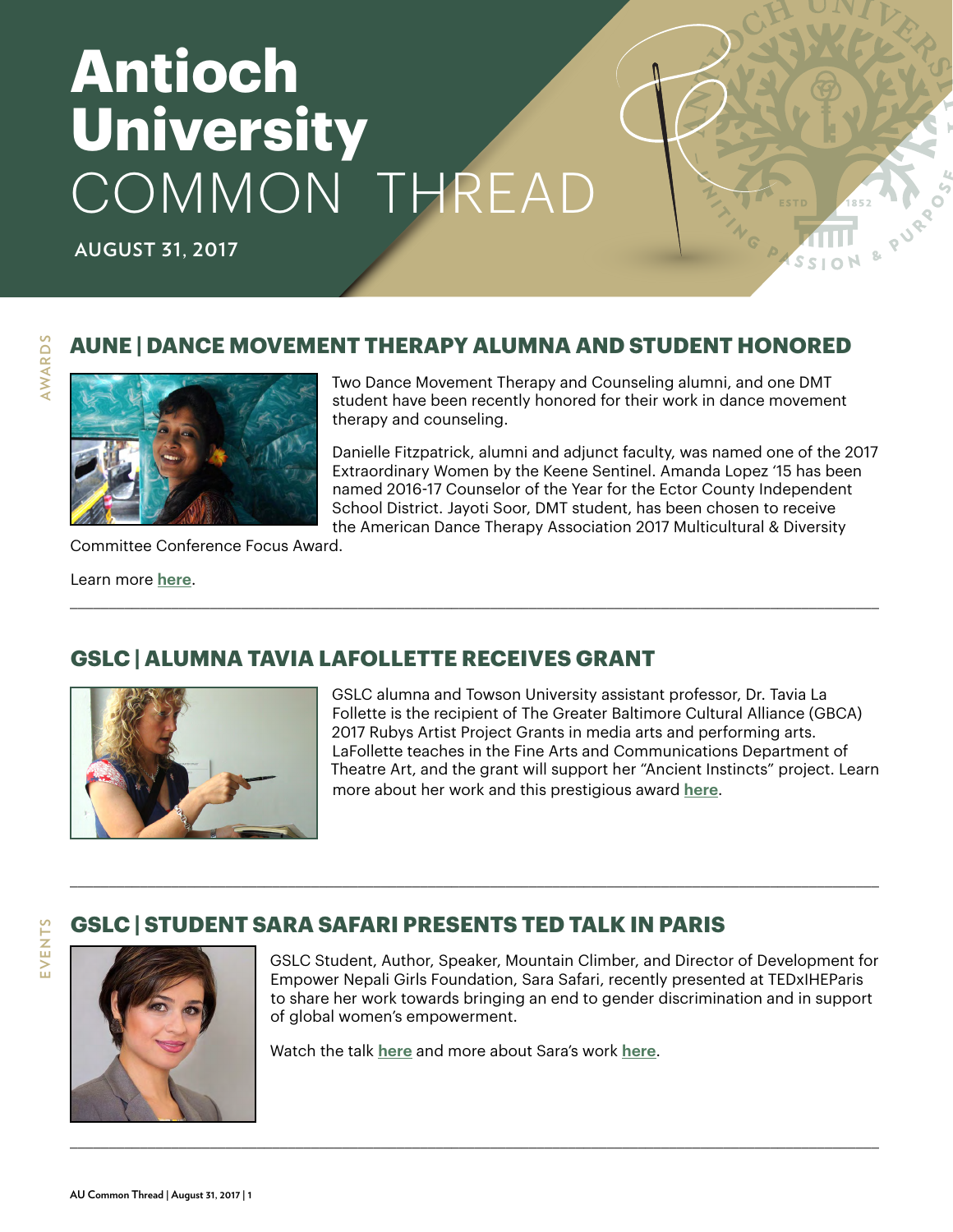# **AUS | STUDENTS PRESENT CAPSTONE INQUIRY PROJECTS**



Master of Arts in Education (MAEd) students recently gathered, along with faculty members, family, friends, and classmates, to present their Capstone Inquiry Projects. For these projects, students conduct original, on-theground research over the course of three quarters and their presentations were therefore the culmination of hundreds of hours of hard work and perseverance. Students' topics represented a wide range of educational issues, including: Self-Esteem, Cultural Knowledge, and Academic Achievement in African American Adolescent Girls; Exploring Learning Environments with Kindergartners as Co-Researchers; Literary and Creative

Writing Programs in Prisons; Veterans' Perceptions of Gardening and Farming; and Improving Student Success in Math by Increasing Engagement with Technology.

Student Dayna Codykramers shared, "The MAEd Inquiry Presentation session felt like a celebration of our journey, as well as our learning. The poster session allowed me to answer participants' individual questions about my research rather than guess what might be interesting to such a diverse community. I also enjoyed hearing about what my colleagues were passionate about in their research."

MAEd student Shawn Welsh added, "Having the opportunity to work on MAEd Inquiry presentations gives Masters students a chance to bring together real world issues and the ideas learned in academia. By doing so, our research and work allowed us to be agents of change in the educational field."

The presentations inspired deep conversations about issues of educational equity and engaged, constructivist learning. All students who presented their work will soon be graduating and moving on to fulfilling careers in the field of education. The presenters demonstrated a commitment to justice, equity, and supporting the unique needs of all learners. They truly embody Antioch's and the School of Education's mission and values.

\_\_\_\_\_\_\_\_\_\_\_\_\_\_\_\_\_\_\_\_\_\_\_\_\_\_\_\_\_\_\_\_\_\_\_\_\_\_\_\_\_\_\_\_\_\_\_\_\_\_\_\_\_\_\_\_\_\_\_\_\_\_\_\_\_\_\_\_\_\_\_\_\_\_\_\_\_\_\_\_\_\_\_\_\_\_\_\_\_\_\_\_\_\_\_\_\_\_\_\_\_\_\_\_

Read more **[here](https://www.antioch.edu/seattle/2017/07/25/maed-inquiry-students-shine/)**.

# **AULA | ANTIOCH UNIVERSITY EXHIBITS AT LEIMERT PARK BOOK FAIR**



The Leimert Park Village Book Fair, a much-anticipated cultural tradition in the community, took place on Saturday, August 19, 2017. Best-selling and award-winning authors and MFA faculty Tananarive Due and Gary Phillips read their works during the festival alongside a long roster of brilliant writers, dreamers, and celebrity headliners. Due read from her latest novel *Ghost Summer* and Phillips read from his latest *The Obama Inheritance: Fifteen Stories Of Conspiracy Noir*.

The Leimert Park Village Book Fair was voted "One of LA's Five Best Annual Book Festivals," which is a testament to the hard work and support of the

community. Founded in 2007 by Cynthia E. Exum the book fair has a goal of promoting literacy and education in Los Angeles. The Leimert Park Village Book Fair was inspired by a project in February 1999 when Ms. Exum partnered with Our Authors Study Club, Inc. to present a 'Festival of African American Authors' at Los Angeles Southwest College. Its success in drawing 10 authors participating for an audience of 40 inspired the idea of creating an annual literary event. Today, the Annual Leimert Park Village Book Fair attracts over 200 authors, poets, spoken word artists, storytellers, performers, and literary/educational exhibitor participants – and boasts an audience of over 5,000.

\_\_\_\_\_\_\_\_\_\_\_\_\_\_\_\_\_\_\_\_\_\_\_\_\_\_\_\_\_\_\_\_\_\_\_\_\_\_\_\_\_\_\_\_\_\_\_\_\_\_\_\_\_\_\_\_\_\_\_\_\_\_\_\_\_\_\_\_\_\_\_\_\_\_\_\_\_\_\_\_\_\_\_\_\_\_\_\_\_\_\_\_\_\_\_\_\_\_\_\_\_\_\_\_

Read more **[here](https://www.antioch.edu/los-angeles/2017/08/22/antioch-university-exhibits-leimert-park-village-book-fair/)**.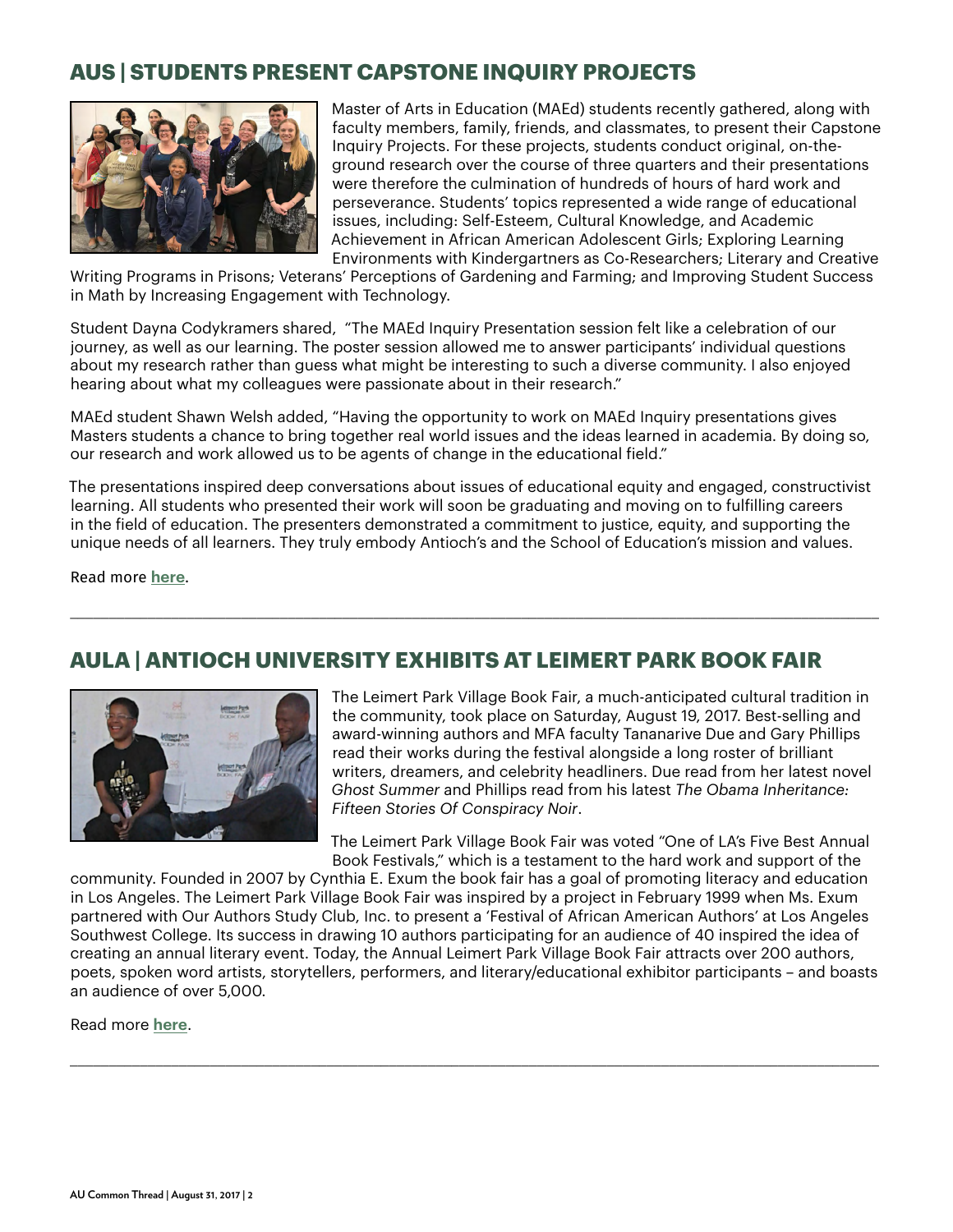# **AUM | ANTIOCH LIBRARY TEAM PRESENTS AT OHIO CONFERENCE**



On August 3-4, AUM's Library Director Steve Shaw along with the Lead Librarian from Defiance College (Ohio) presented "Serving the Distance Student: A Facilitated Discussion" at the 2017 Ohio Private Academic Libraries conference at Baldwin Wallace University. The session looked at the different ways our schools provide services to distance students beyond Illinois. Antioch was able to showcase how the library collaborates with faculty to ensure 1-1 contact between librarians and students (wherever they are in the world), as well as our innovative use of LibGuides.

For **[more](http://opal-libraries.org/)**.

**NEWS**

## **AUS | FACULTY MEMBER QUOTED IN NBC ARTICLE**



Dr. Christie Kaaland, Core Faculty at Antioch University Seattle and Associate Editor for *Teacher Librarian: The Journal for School Library Professionals* was quoted in a recent NBC article on technology and libraries. Modern technology has evolved the way children and teens interact with words and books, and it's important to incorporate different methods of teaching, modern and traditional, into their education:

"In a profession most readily associated with the printed word, school librarians have embraced what may seem like an unlikely tool. Librarians in public schools across the country are mixing new technologies like iPads and the internet with old to teach their students fundamental skills, while also preparing them for the digital age. But their progress is threatened by a familiar problem in education: funding."

**[Read](https://www.antioch.edu/seattle/2017/07/13/auss-dr-christie-kaaland-weighs-librarians-learning-tech/)** the rest of the article and learn what five expert librarians, including AUS's Dr. Kaaland, have to say about mixing technologies and what schools need to help their libraries and students succeed.

\_\_\_\_\_\_\_\_\_\_\_\_\_\_\_\_\_\_\_\_\_\_\_\_\_\_\_\_\_\_\_\_\_\_\_\_\_\_\_\_\_\_\_\_\_\_\_\_\_\_\_\_\_\_\_\_\_\_\_\_\_\_\_\_\_\_\_\_\_\_\_\_\_\_\_\_\_\_\_\_\_\_\_\_\_\_\_\_\_\_\_\_\_\_\_\_\_\_\_\_\_\_\_\_

\_\_\_\_\_\_\_\_\_\_\_\_\_\_\_\_\_\_\_\_\_\_\_\_\_\_\_\_\_\_\_\_\_\_\_\_\_\_\_\_\_\_\_\_\_\_\_\_\_\_\_\_\_\_\_\_\_\_\_\_\_\_\_\_\_\_\_\_\_\_\_\_\_\_\_\_\_\_\_\_\_\_\_\_\_\_\_\_\_\_\_\_\_\_\_\_\_\_\_\_\_\_\_\_

\_\_\_\_\_\_\_\_\_\_\_\_\_\_\_\_\_\_\_\_\_\_\_\_\_\_\_\_\_\_\_\_\_\_\_\_\_\_\_\_\_\_\_\_\_\_\_\_\_\_\_\_\_\_\_\_\_\_\_\_\_\_\_\_\_\_\_\_\_\_\_\_\_\_\_\_\_\_\_\_\_\_\_\_\_\_\_\_\_\_\_\_\_\_\_\_\_\_\_\_\_\_\_\_

#### **GSLC | UNITED WAY NAMES GSLC ALUMNUS AS CHIEF COMMUNITY IMPACT OFFICER**



GSLC alumnus Dr. Juan "Kiko" Suarez has been recently appointed Chief Community Impact Officer of the the United Way of Central Indiana. As a member of the executive team, Suarez will assume responsibility for evolving and executing United Way's community impact activities in education, financial stability, health and basic needs.

Read the full story **[here](http://www.insideindianabusiness.com/story/36048562/united-way-of-central-indiana-names-chief-community-impact-officer-dr-juan-kiko-suarez)**.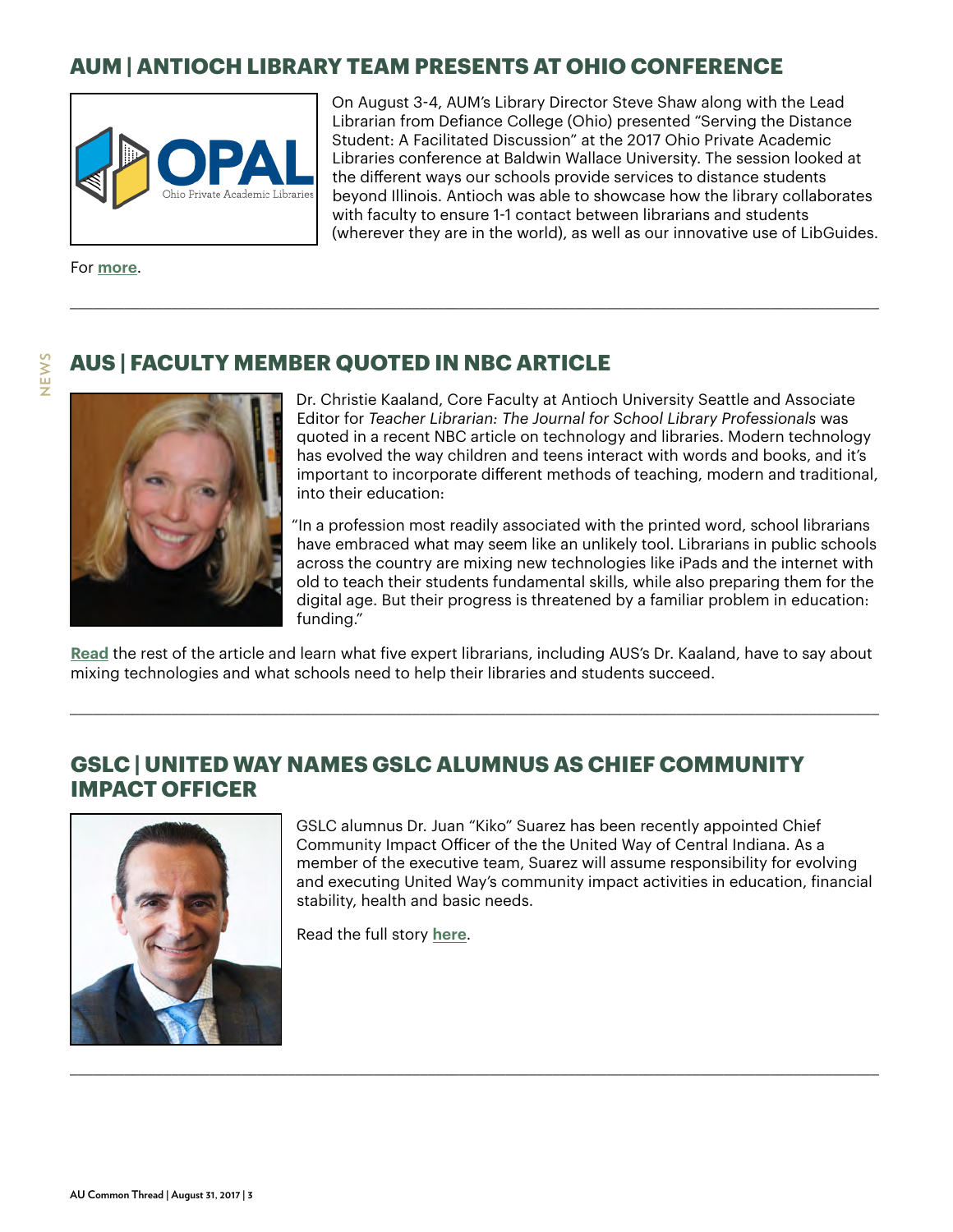## **AUNE | MANAGEMENT FACULTY MEMBER INVOLVED IN REGIONAL ARTS**



Taryn Fisher, MBA faculty and Program Director, is partnering with Arts Alive and other community advocates to recommend changes to existing policies and ordinances to better align with Keene's Master Plan, with the goal of better supporting arts and culture in the community - a proven driver of economic wellbeing.

Learn more **[here](http://monadnockartsalive.org/city-of-keene-arts-policy/)**.

## **AUS | CORE FACULTY DR. KIRK HONDA CONTRIBUTES TO APA ARTICLE**

\_\_\_\_\_\_\_\_\_\_\_\_\_\_\_\_\_\_\_\_\_\_\_\_\_\_\_\_\_\_\_\_\_\_\_\_\_\_\_\_\_\_\_\_\_\_\_\_\_\_\_\_\_\_\_\_\_\_\_\_\_\_\_\_\_\_\_\_\_\_\_\_\_\_\_\_\_\_\_\_\_\_\_\_\_\_\_\_\_\_\_\_\_\_\_\_\_\_\_\_\_\_\_\_

\_\_\_\_\_\_\_\_\_\_\_\_\_\_\_\_\_\_\_\_\_\_\_\_\_\_\_\_\_\_\_\_\_\_\_\_\_\_\_\_\_\_\_\_\_\_\_\_\_\_\_\_\_\_\_\_\_\_\_\_\_\_\_\_\_\_\_\_\_\_\_\_\_\_\_\_\_\_\_\_\_\_\_\_\_\_\_\_\_\_\_\_\_\_\_\_\_\_\_\_\_\_\_\_

\_\_\_\_\_\_\_\_\_\_\_\_\_\_\_\_\_\_\_\_\_\_\_\_\_\_\_\_\_\_\_\_\_\_\_\_\_\_\_\_\_\_\_\_\_\_\_\_\_\_\_\_\_\_\_\_\_\_\_\_\_\_\_\_\_\_\_\_\_\_\_\_\_\_\_\_\_\_\_\_\_\_\_\_\_\_\_\_\_\_\_\_\_\_\_\_\_\_\_\_\_\_\_\_



Core Faculty, alumnus, and previous Chair of Couple and Family Therapy program, Dr. Kirk Honda, was recently consulted for an American Psychological Association featured article, *Coping With Challenging Clients*. This article appears both online and on page 55 in the print version of the July/August 2017 edition of *Monitor on Psychology*.

The article opens with an anecdote from Honda about a time he experienced a "mini anxiety attack" while on the receiving end of hostile comments from two members (a father and daughter) of a therapy client family. He handled the situation by asking the clients to stop talking for a moment, giving himself a brief time out to calm down and collect his thoughts, and with the help of another member of the client family (the mother), he was able to repair his therapeutic relationship with the client family.

Read more **[here](http://www.apa.org/monitor/2017/07-08/challenging-clients.aspx)**.

## **AUNE | PSYD FACULTY AND STUDENTS ARTICLES PUBLISHED**



Dr. Gargi Roysircar has published two articles along with Clinical Psychology students; Ashland Thompson, fourth year PsyD student; Melissa Boudreau, PsyD, a licensed psychologist with the VA Hospital in Brockton, MA; and Abimbola (Bola) Afolayan, PsyD, a licensed psychologist in private practice in Durham, NH. All three have served as research assistants at the Antioch Multicultural Center for Research and Practice.

Learn more **[here](https://www.antioch.edu/new-england/2017/08/22/psyd-faculty-students-articles-published/)**.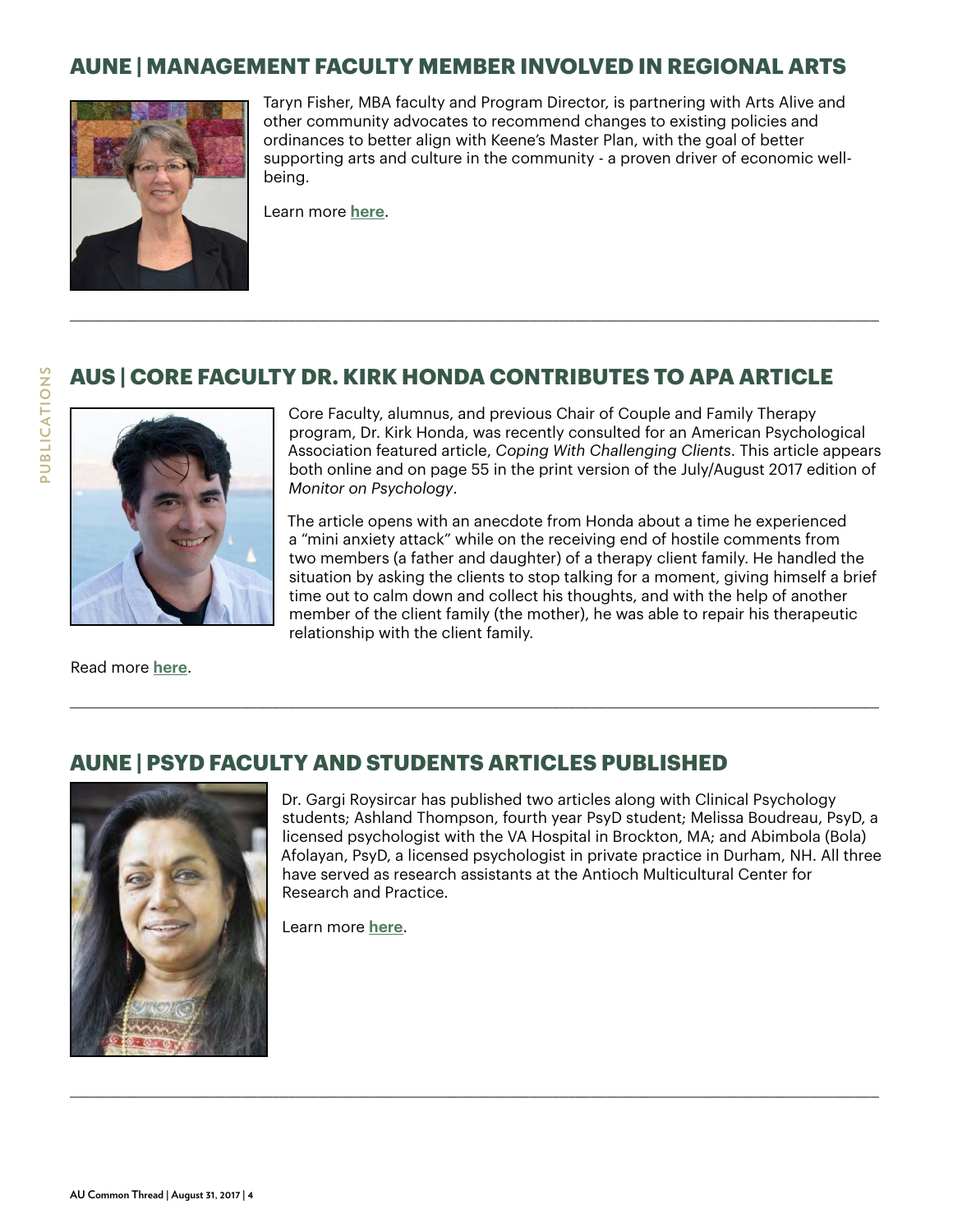## **AUNE | ENVIRONMENTAL STUDIES FACULTY MEMBER PUBLISHED IN BOOK**



ES faculty member, Jimmy Karlan, EdD, has authored a chapter in the book Animals and Science Education Ethics, Curriculum and Pedagogy. AUNE Education faculty

David Sobel contributed a review on the back cover.

\_\_\_\_\_\_\_\_\_\_\_\_\_\_\_\_\_\_\_\_\_\_\_\_\_\_\_\_\_\_\_\_\_\_\_\_\_\_\_\_\_\_\_\_\_\_\_\_\_\_\_\_\_\_\_\_\_\_\_\_\_\_\_\_\_\_\_\_\_\_\_\_\_\_\_\_\_\_\_\_\_\_\_\_\_\_\_\_\_\_\_\_\_\_\_\_\_\_\_\_\_\_\_\_

Learn more **[here](http://www.springer.com/us/book/9783319563749)**.

#### **AULA | BRIDGE PROGRAM PUBLISHES INAUGURAL NEWSLETTER**



You can read all about the accomplishments of this innovative program that provides university- level education for students who may not otherwise have access to higher education.

Here are a few highlights from the newsletter:

- Sixty-three students graduated in June
- Students attended the following classes: Writing: The Art of the Personal Narrative, Philosophy: Good Questions for Life, Art History: Visual Literacy,

Literature: Reading Cultures, and Bridge Service Learning: Linking Community-Building and Service Learning

- Bridge continues to expand capacity and reach through the newly created Bridge Council
- Bridge developed materials to help students plan their steps in education after Bridge

The Bridge Program is an important part of AULA's commitment to economic justice. Using the liberal arts as its lens, Bridge forms a diverse community of learners that engages in collective inquiry, working to develop strategies to navigate the systems of power that impact our lives. Bridge encourages students to continue their education in order to be creatively and civically engaged, broadening the horizons of possibility in an increasingly diverse and complex world.

You can read the full newsletter **[here](http://mailchi.mp/a34a349506df/welcome-to-the-new-bridge-newsletter?e=041d6f26f)**.

#### **AULA | STUDENTS, ALUMNI, AND FACULTY PUBLISH ARTICLES IN GLOBAL JOURNAL OF COMMUNITY PSYCHOLOGY PRACTICE**

\_\_\_\_\_\_\_\_\_\_\_\_\_\_\_\_\_\_\_\_\_\_\_\_\_\_\_\_\_\_\_\_\_\_\_\_\_\_\_\_\_\_\_\_\_\_\_\_\_\_\_\_\_\_\_\_\_\_\_\_\_\_\_\_\_\_\_\_\_\_\_\_\_\_\_\_\_\_\_\_\_\_\_\_\_\_\_\_\_\_\_\_\_\_\_\_\_\_\_\_\_\_\_\_



Students, Alumni and Faculty from the Applied Community Psychology Specialization recently published three articles in a special issue of the Global Journal of Community Psychology Practice on Community Psychology Practice Competencies, Global, an international, peer review, open access journal.

Dr. Gregor Sarkisian and Dr. Sylvie Taylor coauthored Challenges and Strategies in Promoting Empowering Academic Settings for Learning Community Psychology Practice Competencies,

which focuses on challenges in promoting empowering academic settings for learning community psychology practice competencies. The second article, Learning Community Psychology Practice Competencies: Student Pathways through the Applied Community Psychology Specialization that Drs. Sarkisian and Taylor coauthored with students and alumni Huda Bayaa, Claire Cahen, Angela Doss, Rachel Fusco, Rebecca Gordon focuses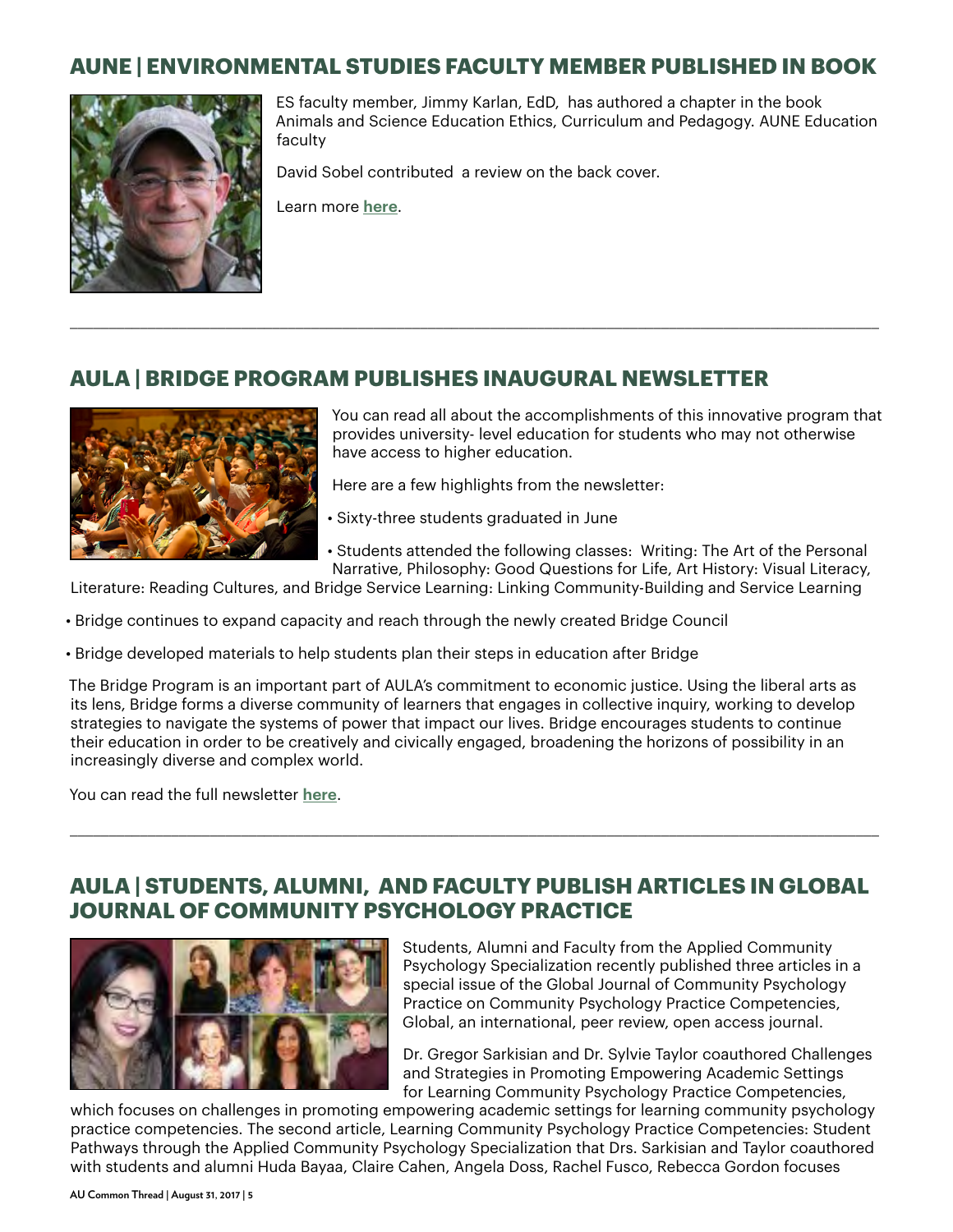on student pathways through the Applied Community Psychology Specialization and into early careers. The third article, The System: A Multilevel Social Service Simulation, written by Dr. Gregor Sarkisian, focuses on an experiential learning exercise developed by Dr. Sarkisian to support learning community psychology practice competencies (e.g., ecological perspectives), social power, and systems change.

\_\_\_\_\_\_\_\_\_\_\_\_\_\_\_\_\_\_\_\_\_\_\_\_\_\_\_\_\_\_\_\_\_\_\_\_\_\_\_\_\_\_\_\_\_\_\_\_\_\_\_\_\_\_\_\_\_\_\_\_\_\_\_\_\_\_\_\_\_\_\_\_\_\_\_\_\_\_\_\_\_\_\_\_\_\_\_\_\_\_\_\_\_\_\_\_\_\_\_\_\_\_\_\_

All three articles are available at: **<http://www.gjcpp.org>**

# **AU | POSITION ANNOUNCEMENTS**

With great pleasure, we announce five members of our community who have taken on new, expanded, or interim roles.



**Dr. Barbara Lipinski** has accepted the position of Provost and Campus CEO for Antioch University Santa Barbara. She had recently stepped into the role on an interim basis in July and this announcement marks the end of that interim status. Dr. Lipinski has been with AUSB for more than ten years, serving as Academic Dean; Provost and Vice President for Academic Affairs; Director of Clinical Training; and Chair in the Doctorate in Clinical Psychology Program.

Dr. Lipinski earned a Ph.D. from the University of Southern California; J.D. from the Southern California Institute of Law; M.A. in Counseling Psychology with a specialization in Marriage, Family, and Child Therapy from the University of California, and B.S.W. from University of Illinois. Prior to Antioch, she was Director of Graduate Programs in Psychology at California Lutheran University, and taught at Pacifica Graduate Institute for over twelve years serving as Core Faculty, Chair, Director of Clinical Training, and Research Coordinator.

As a first generation Polish-American whose first language is not English and a first generation college student, Dr. Lipinski has a strong commitment to access, equity, and social justice, as well as to creating welcoming and safe spaces on campus for all students, faculty, and staff.

Dr. Lipinski's interests bridge the areas of law and psychology, specifically in forensic psychology including police psychology, therapeutic jurisprudence, restorative justice, and conflict resolution. She is dedicated to advancing social justice through psychological practice, and has worked with trauma survivors, victims of violent crime, and law enforcement professionals. In addition, her grant work centered on rehabilitation of juvenile offenders, recidivism reduction for mentally ill adult offenders, and the prevention of violence against women.

Currently, Dr. Lipinski serves on the Advisory Council of the Scholarship Foundation of Santa Barbara and has recently agreed to serve as a board member of Partners in Education in Santa Barbara. She was a founding board member of the Restorative Justice Neighborhood Initiative of Santa Barbara and volunteered at the Ventura County Bar Association as a lay arbitrator for twenty years. Dr. Lipinski holds licenses in California as a Psychologist, Marriage and Family Therapist, and Professional Clinical Counselor and has practiced psychotherapy since 1985.



**Dr. Mark Hower** has been named Interim Provost and Campus CEO for Antioch University Los Angeles, effective July 1, 2017. Dr. Hower brings multiple dimensions and experiences to the position. He comes to AULA from Antioch's Seattle campus, where he held myriad faculty and administrative roles. Dr. Hower is a two-time Antioch alumnus, with an MS in Management and a PhD in Leadership and Change.

After receiving his BA from Whitman College, Dr. Hower served as a Peace Corps volunteer in Sierra Leone, West Africa as a water well construction coordinator. His relationship with the Peace Corps began as a child in Brazil and Guyana where his parents were both members of the Peace Corps. His background includes service as both a Peace Corps volunteer and professional staff member. As a volunteer, he coordinated construction of over 40 water wells in Sierra Leone. As a staff member, he was as a recruiter and Country Desk Officer for several startup programs and

Country Director for the program in the Kingdom of Tonga, South Pacific.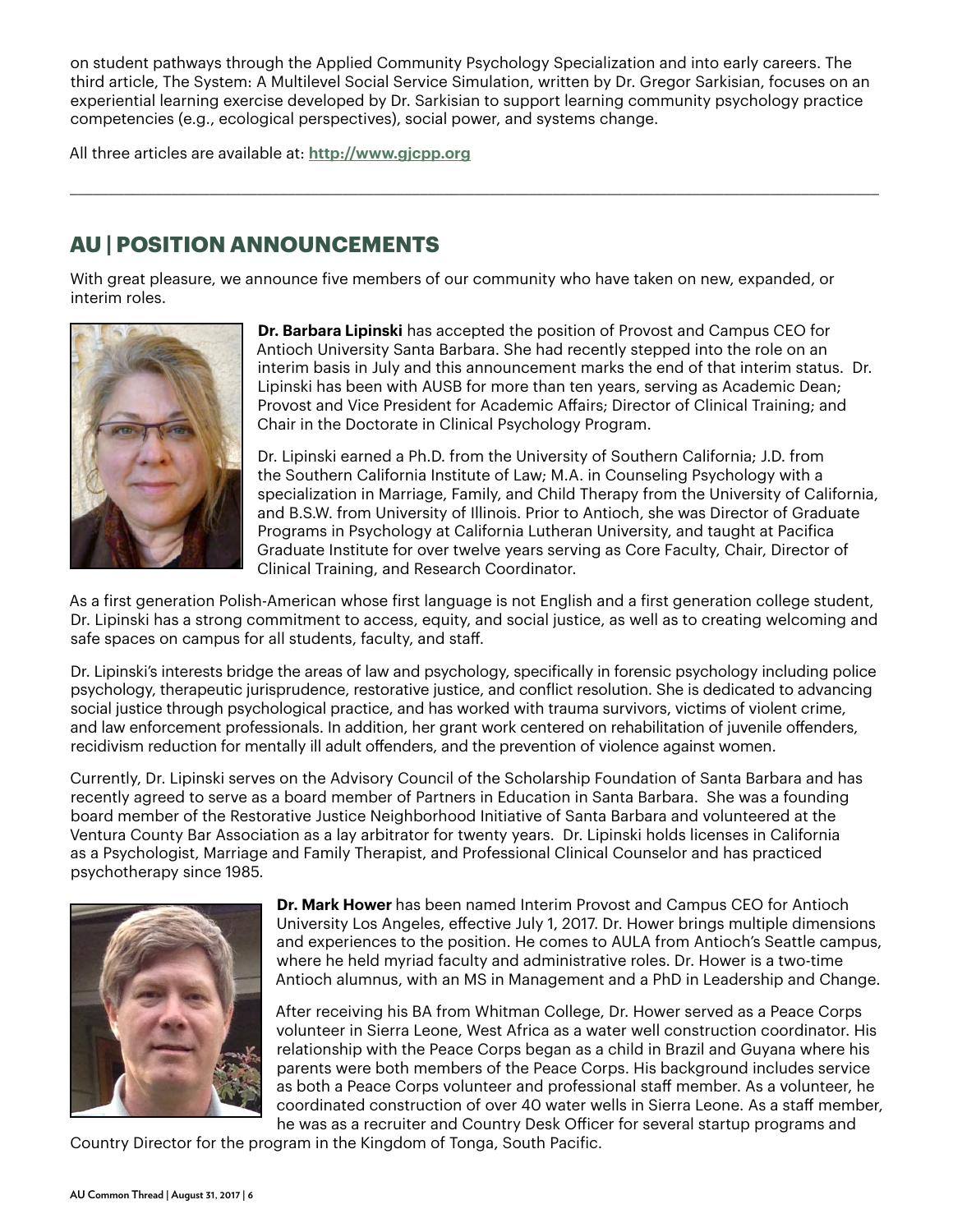Hower began work at Antioch University Seattle in January 2000 as an associate faculty member in the MS Management Program and later as the program director. He was a founding member of the faculty team that developed and taught in the Center for Creative Change, a graduate program with an integrated curriculum, supporting five master's degrees. The courses he taught included Systems Thinking, Leadership, Strategy, Global Pluralism, and Methods in Social Change.

As part of his core faculty role, Dr. Hower served as chair of the Planning and Budget Committee, the Outcomes Committee, and Academic Council. In addition to being core faculty, program chair, and department chair, over the years he held various administrative assignments, including chief of staff, special assistant to the president, and interim president.

"When I consider my own experience at Antioch, listen to student stories or reflect on work with respected colleagues over the years, I am struck by the powerful impact that so often comes with being part of the Antioch community," said Hower. "There are only a handful of experiences in life that one can choose that so profoundly shape one's future choices and path in life. This kind of transformation is often the promise of higher education, but it is the daily reality of Antioch."



**Dr. Barb Andrews** has been selected to serve as Interim Provost and CEO of Antioch University New England. Dr. Andrews has been core faculty, academic advisor, and program director for AUNE's Clinical Mental Health Counseling master's program since 2012. She has also been the associate chair of the Department of Applied Psychology and has been instrumental in leading the launch of the online and low residency delivery model for AUNE's Clinical Mental Health Counseling. Dr. Andrews also taught at AUNE in the 2004-2005 academic year.

Dr. Andrews was vice president of the AUNE Faculty Senate, was chair of its Faculty Work Life Committee, and also served as faculty representative to the University Administrative Council. She also served as the faculty liaison to the Council for Accreditation of Counseling and Related Educational Programs (CACREP), which accredits AUNE's Clinical Mental Health Counseling program.

Dr. Andrews received her PhD in Counselor Education and Supervision from the University of Northern Colorado, a MS in Counseling from Shippensburg University of Pennsylvania, and a BS in nursing from University of New Hampshire.

Her previous work has included Assistant Chair in the Department of Counselor Education at Adams State University, Dean of Student Development and Director of the Counseling Center at Green Mountain College, and Associate Director of Counseling Services at Dickinson College. She was President of the Colorado Counseling Association, is a certified grief recovery specialist, and worked with Hospice of Central Pennsylvania as a practitioner and consultant.

She has also been a leader in academic innovation, such as curricular and program design work to transform existing on-campus programs into new and dynamic teaching delivery models, such as low residency options. Dr. Andrews has also presented at national conferences to provide helpful strategies that assist faculty in navigating the transitions required to help make these changes successful.

In her leadership roles, Dr. Andrews has worked collaboratively with area agencies and community leaders to build bridges and create community endeavors that foster and support university relationships with local and regional communities.



In addition to her role as Dean of Students for Antioch University Seattle, **Dr. Shana Hormann** has assumed the duties of University Director of Foreign and Field Study. She will work with provosts and faculty, overseeing all logistical and planning activities in support of academic domestic and international external learning experiences.

Dr. Hormann has been with Antioch since 2000, having served as associate academic dean, interim vice president for academic affairs, and vice president for student affairs. She has also taught at the Muckleshoot Tribal College and the University of Alaska.

Dr. Hormann's scholarship and practice have focused on strengthening organizations and communities that have experienced trauma. She earned her PhD from Antioch University's Graduate School of Leadership and Change. He received an M.S.W. in